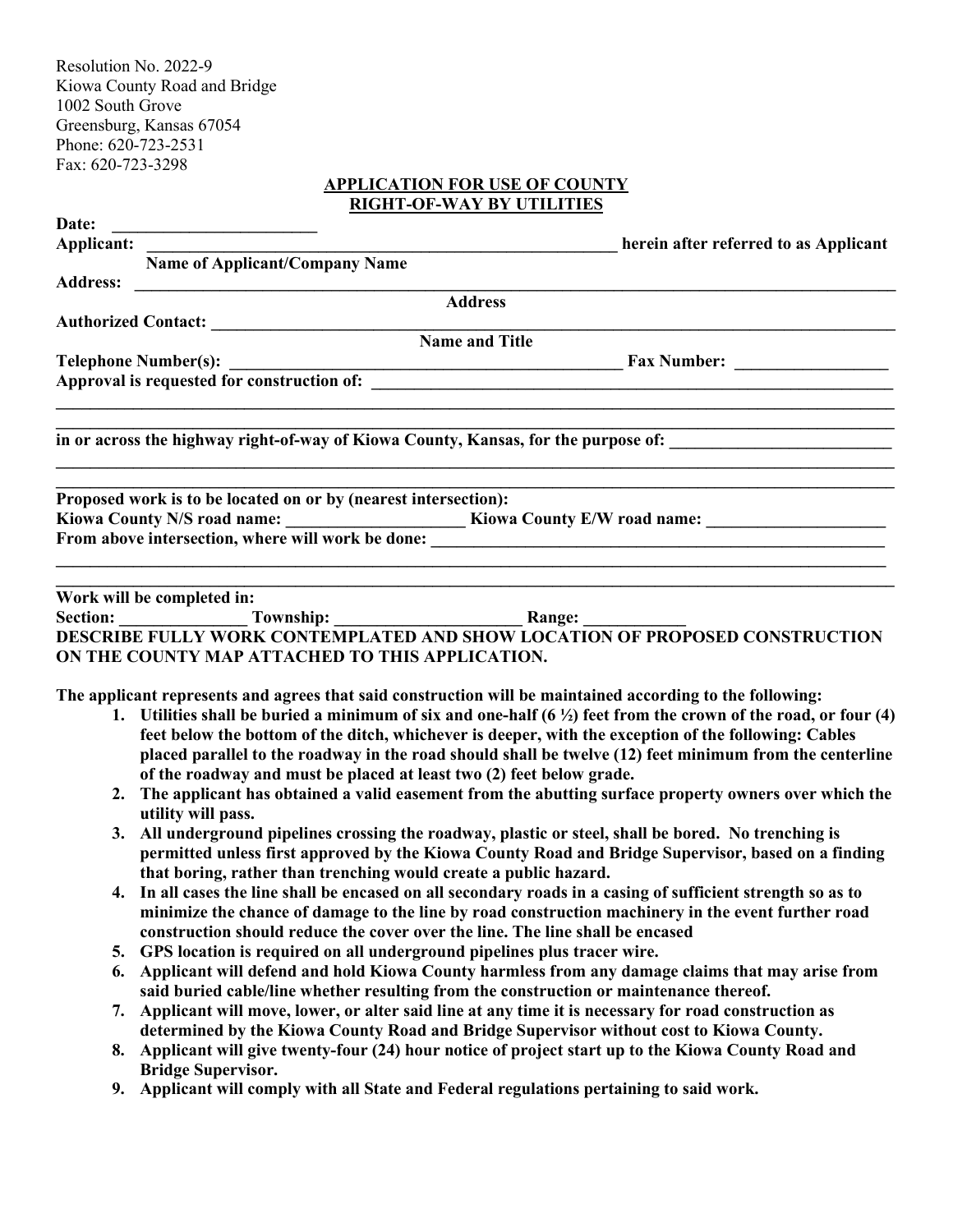- **10. Applicant will present a Performance Bond as requested by the Kiowa County Road and Bridge Supervisor from a surety licensed to conduct surety business in the State of Kansas, insuring appropriate and timely performance in the construction and/or maintenance of facilities located in the public right of way.**
- **11. Applicant acknowledges receipt of a copy of Kiowa County Resolution No. 2022-9 (attached) \_\_\_\_\_\_\_ (initial).**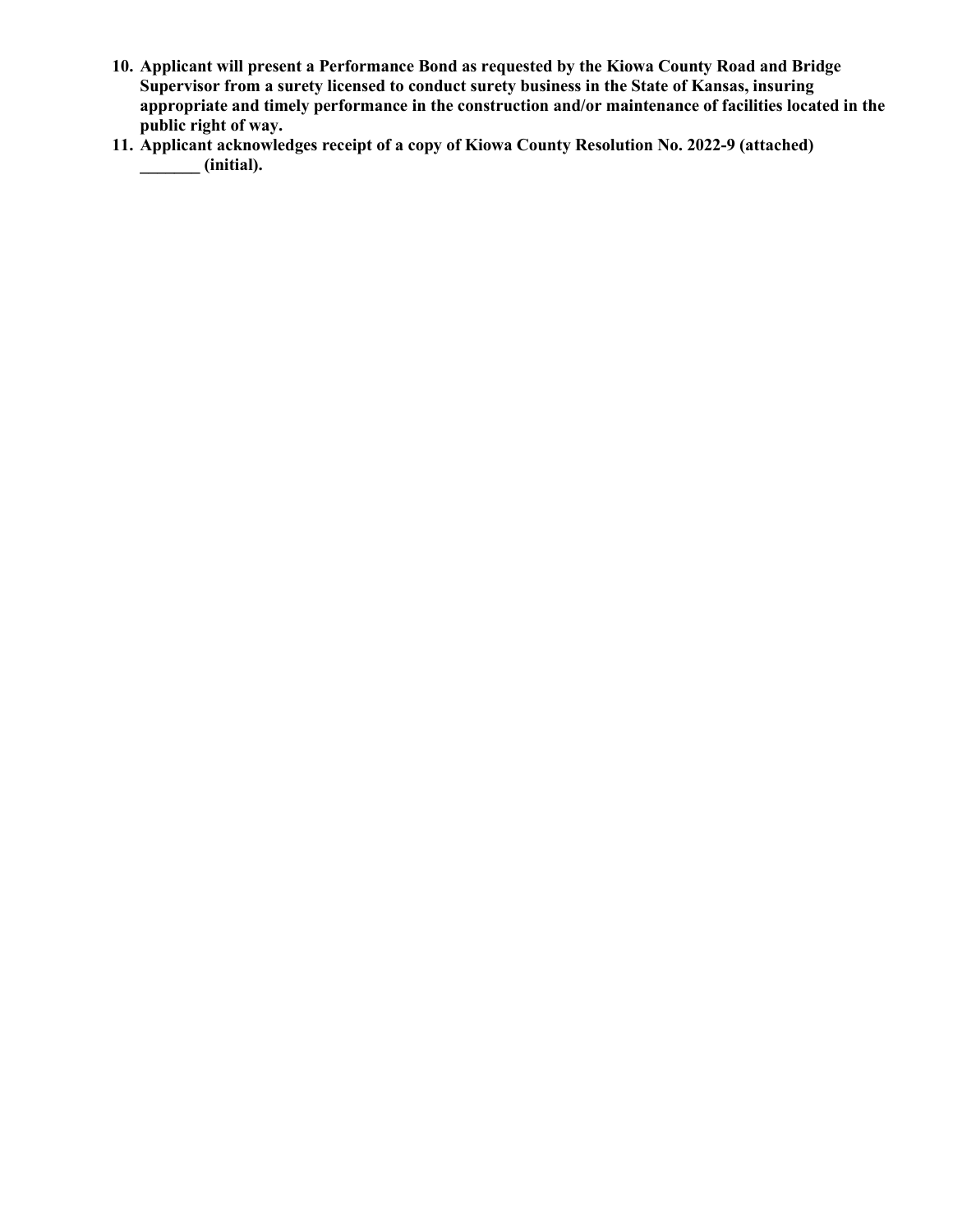## **SECTION 1: DEFINITIONS**

- a. Public right-of-way means only the areas of real property in which Kiowa County has a dedicated or acquired right-of-way interest in the real property. It shall include, but not be limited to, the area on, below or above the present and future roads, highways and/or public byways dedicated or acquired as right-of-way. The term does not include the airwaves above a right-of-way with regard to wireless telecommunications or other non wire telecommunications or broadcast service, easements obtained by utilities or private easements in platted subdivisions or tracts.
- b. Occupant means any person, firm, corporation, association, utility or entity, which enters upon the right-of-way of the County, or in any manner establishes a physical presence on, upon, in or over the right-of-way of the County, for the purpose of installing, construction, maintaining or operating lines, conduits, wires, fiber optic wires, cables pipes, pipelines, poles, towers, vaults or appliances or related facilities or appurtenances. Occupant shall not include any entity exempted by state or federal law from this permitting requirement.

### **SECTION 2: HEALTH, SAFETY AND WELFARE**

The authority of a provider to use and occupy the public right-of-way shall always be subject and subordinate to the reasonable public health, safety and welfare requirements and regulations of the County.

## **SECTION 3: AUTHORIZATION FROM COUNTY REQUIRED**

- a. No person, firm, corporation, association, utility or entity, shall enter upon the right-of-way of the County, or in any manner establish a physical presence on, upon, in or over the right-of-way of the County for the purpose of installing, construction, maintaining or operating lines, conduits, wires, fiber optic wires, cables, pipes, pipelines, poles, towers, vaults or appliances or related facilities or appurtenances without the express written permission of the County. The permission of the County may also be granted by agreement as the governing body determines best protects the public interest of the right-of-way.
- b. Nothing in this Resolution shall be interpreted as granting an occupant the authority to construct, maintain or operate any facility or related appurtenance on property owned by the County outside the public right-of-way.
- c. The County shall have the authority to prohibit the use or occupation of any portion of the public right-of-way by a provider due to a reasonable public interest necessitated by public health, safety and welfare so long as the authority is exercised in a competitively neutral manner and is not unreasonable or discriminatory. Reasonable public interests include, but are not limited to: (1) The prohibition is based upon the recommendation of the County Road and Bridge Supervisor related to public health, safety and welfare and is nondiscriminatory among providers, including incumbent providers; (2) The provider has rejected a reasonable, competitively neutral and nondiscriminatory justification offered by the County for requiring an alternative method or alternate route that will result in neither unreasonable additional installation expense nor a diminution of service quality; (3) The County reasonably determines, after affording the provider reasonable notice and an opportunity to be heard, that a denial is necessary to protect the public health and safety and is imposed on a competitively neutral and nondiscriminatory basis.
- d. The County shall process each valid and administratively complete application for use of the public right-of-way within thirty (30) days.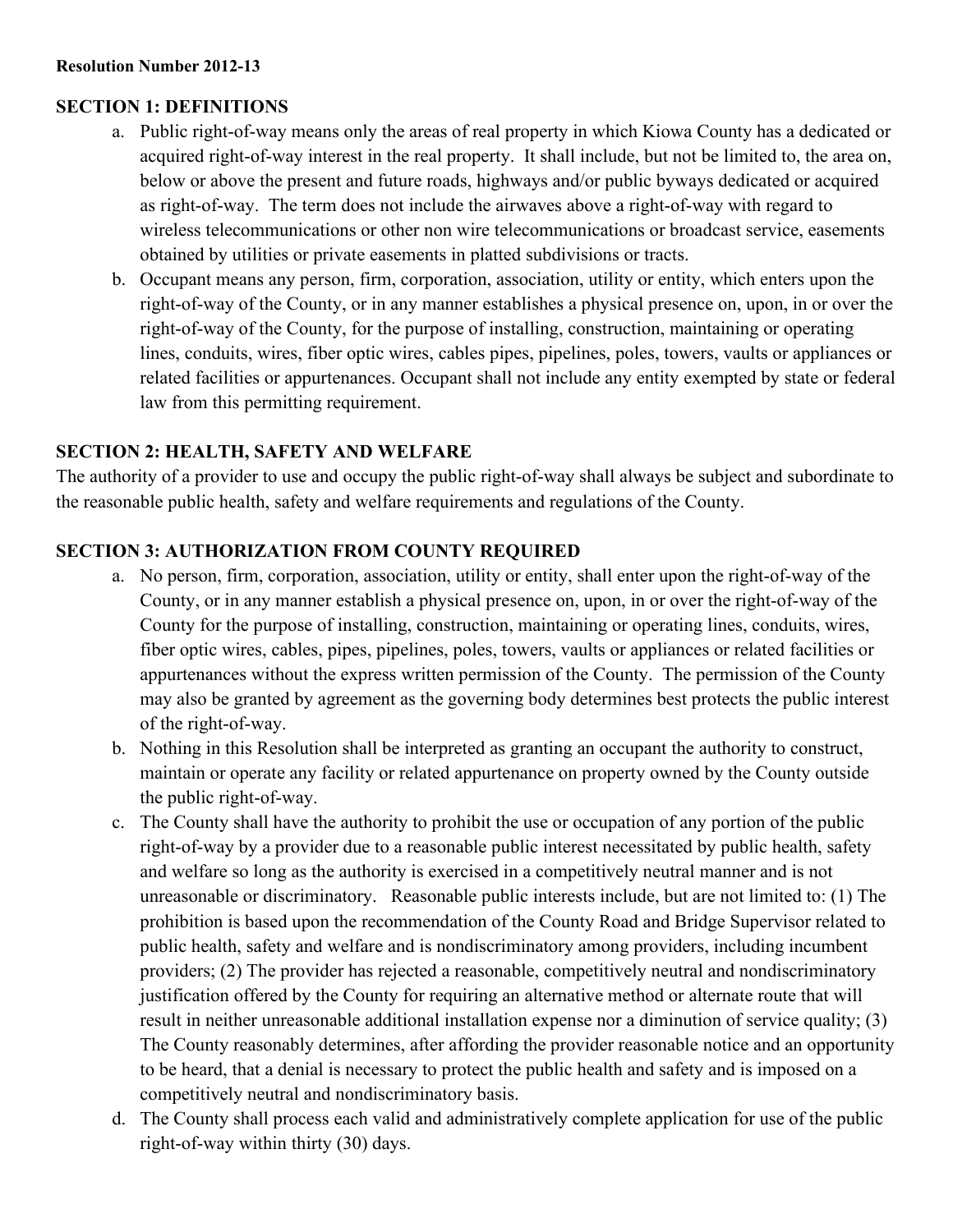e. The County authorizes the Road and Bridge Supervisor and, in the alternative, the Road and Bridge administrative staff, to execute the permits on behalf of the County.

### **SECTION 4: COMPLIANCE WITH MANUAL OF UNIFORM TRAFFIC CONTROL DEVICES**

Any occupant of the public right-of-way shall comply with the provisions of Standards and Guides for Traffic Controls for Street and Highway Construction, Maintenance, Utility and Incident Management of the most current version of the Manual of Uniform Traffic Control Devices (MUTCD) published by the U.S. Department of Transportation, Federal Highway Administration, which is incorporated herein by reference as if fully set forth herein.

### **SECTION 5: EMERGENCIES**

If there is an emergency necessitating response work or repair, any person, firm, corporation, association, utility, or entity which has been granted permission to occupy the public right-of-way may begin that repair or emergency response work or take any action required under the circumstances, provided that the person, firm, corporation, association utility, or entity notify the County Road and Bridge Department promptly after beginning the work and timely thereafter meets any permit or other requirement had there not been such an emergency.

### **SECTION 6: REPAIR**

Any occupant of the public right-of-way is hereby required to repair all damage to a public right-of-way caused by the activities of that occupant, or of any agent, affiliate, employee, or subcontractor of that occupant, while occupying, installing, repairing or maintaining facilities in a public right-of-way and to return the right-of-way to its functional equivalence before the damage pursuant to the reasonable requirements and specifications of the County. If the occupant fails to make the repairs required by the County, the County may effect those repairs and the occupant shall be responsible for reimbursing the County for the cost of those repairs.

### **SECTION 7: RELOCATION**

Whenever requested by the County, in order to accomplish construction and maintenance activities directly related to improvements for the health, safety and welfare of the public, an occupant shall promptly remove its facilities from the public right of way at no cost to the County. Such relocation or adjustment shall be completed as soon as reasonably possibly within the time set forth in any request by the County for such relocation or adjustment. Any damages suffered by the County or its contractors as a result of such occupant's failure to timely relocate or adjust its facilities shall be borne by the occupant.

### **SECTION 8: FEES**

The following fees shall be assessed against occupants of the public right-of-way:

a. Permit and inspection fee of \$100.00 for each project.

### **SECTION 9: INSURANCE**

Occupant shall provide a Certificate of Insurance for general liability and for auto liability naming Kiowa County as additional insured in the amount of \$1,000,000.00 for each permit prior to the issuance of such permit.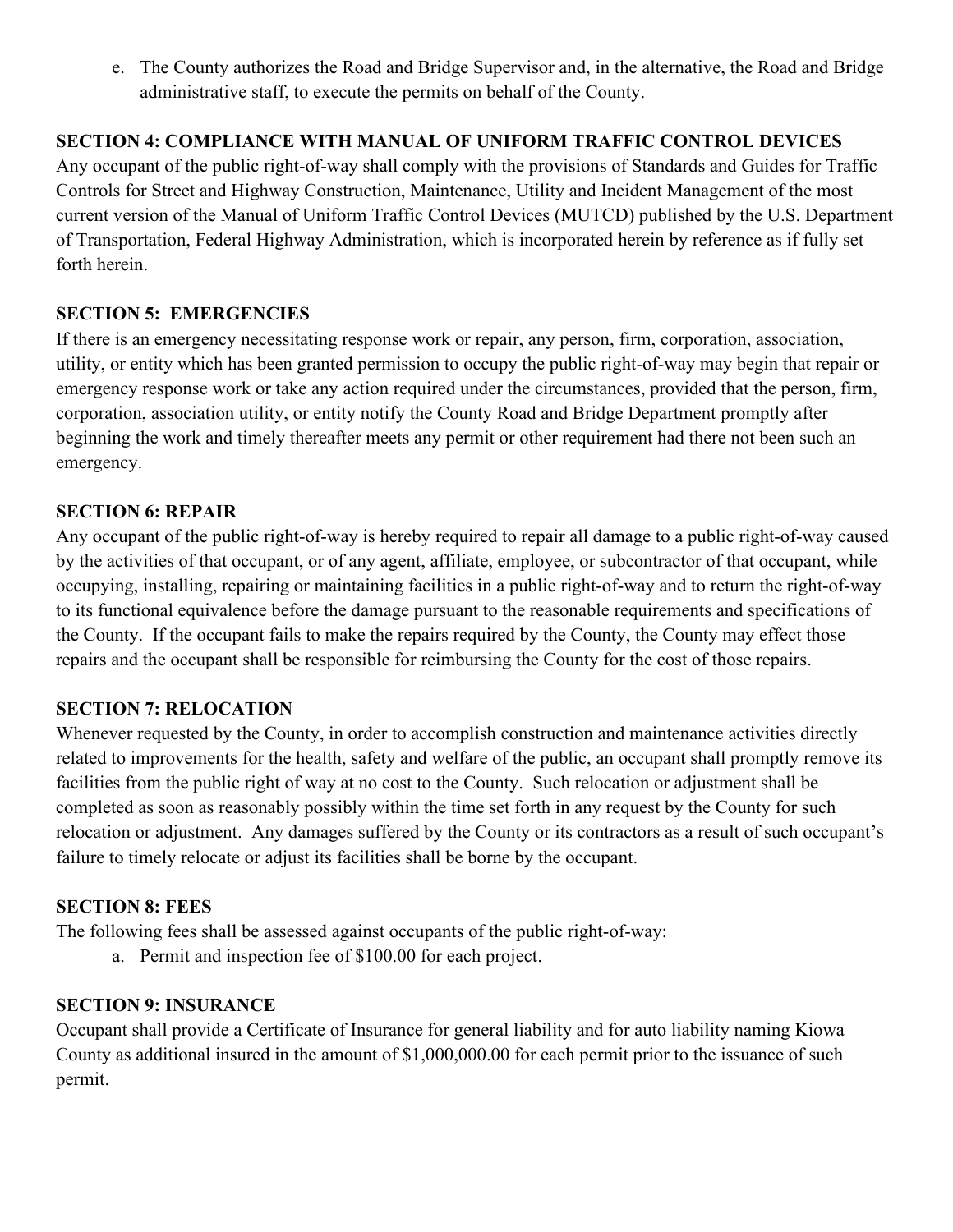### **SECTION 10: INDEMNIFICATION**

- a. Occupants shall indemnify and hold Kiowa County and its officers and employees harmless against any and all claims, lawsuits, judgments, costs, liens, losses, expenses, fees (including reasonable attorney fees and costs of defense), proceedings, actions, demands, causes of action, liability and suits of any kind and nature, including personal or bodily injury (including death), property damage or other harm for which recovery of damages is sought, to the extent that it is found by a Court of competent jurisdiction to be caused by the negligence of the occupant, any agent, officer, director, representative, employee, affiliate or subcontractor of the provider, or their respective officers, agents, employees, directors or representatives while installing, repairing, or maintaining facilities in a public right of way.
- b. The indemnity provided by this subsection does not apply to any liability resulting from the negligence of Kiowa County, its officers, employees, contractors or subcontractors. If an Occupant and Kiowa County are found jointly liable by a Court of competent jurisdiction, liability shall be apportioned comparatively in accordance with the laws of this state without, however, waiving any governmental immunity available to Kiowa County under state law and without waiving any defenses of the parties under state or federal law.
- c. This section is solely for the benefit of Kiowa County and Occupant and does not create or grant any rights, contractual or otherwise, to any other person or entity.

# **SECTION 11: CLAIM NOTIFICATION**

The County and the Occupant shall promptly advise the other party in writing of any known claim or demand against the provider or the County related to or arising out of the occupant's activities in the public right-ofway.

# **SECTION 12: MISCELLANEOUS**

- a. Plans for utility installations are to be submitted with the permit request and shall include a description of the size and type of installation, the method of installation, and adequate drawings to indicate the location of the proposed facilities with respect to the right-of-way line and the edge of the road.
- b. Prior to construction, the County shall be given an opportunity to view and approve the planned location of proposed utility installations.
- c. A copy of the utility permit shall be kept by the Contractor on the job site while it is in progress and shall be exhibited upon request made by any county official.
- d. The occupant shall notify the County at least one business day prior to starting construction and shall also notify the County within one business day upon completion of construction.
- e. In the event of willful failure or neglect of the Occupant or its agents to perform and comply with the terms and conditions of this resolution and/or agreement of the parties, the County may revoke the permits previously approved and order Occupant to immediately remove any and all facilities at the Occupant's expense.
- f. The issuance of a permit does not in any way imply an easement on public or private property.

# **SECTION 13: PRIOR RESOLUTIONS**

This Resolution repeals Resolution No. 2012-13 and any and all prior resolutions or parts of resolutions in conflict with the terms hereof are hereby repealed.